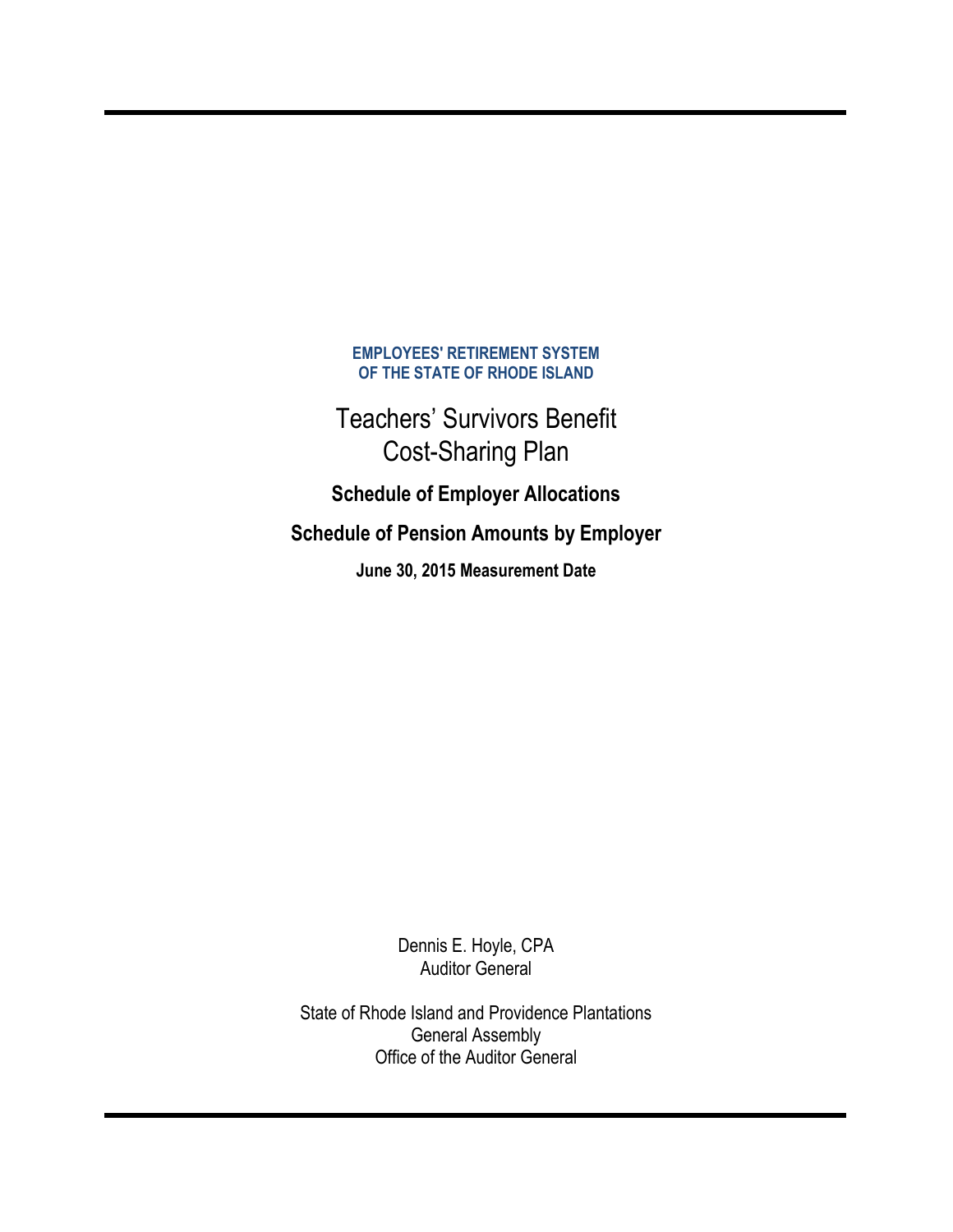

Office of the Auditor General

State of Rhode Island and Providence Plantations - General Assembly **Dennis E. Hoyle, CPA - Auditor General**

**oag.ri.gov**

33 Broad Street • Suite 201 • Providence, RI • 02903-4177 tel: 401.222.2435 • fax: 401.222.2111

October 26, 2016

### JOINT COMMITTEE ON LEGISLATIVE SERVICES:

SPEAKER Nicholas A. Mattiello, Chairman

Senator M. Teresa Paiva Weed Senator Dennis L. Algiere Representative John J. DeSimone Representative Brian C. Newberry

We have completed our audit of the Schedule of Employer Allocations and Schedule of Pension Amounts by Employer for the Teachers' Survivors Benefit plan, a cost-sharing defined benefit plan administered by the Employees' Retirement System of the State of Rhode Island for the fiscal year ended June 30, 2015.

These schedules are required for employers participating in the Teachers' Survivors Benefit plan to meet their financial reporting responsibilities under generally accepted accounting principles – specifically the requirements of Governmental Accounting Standards Board Statement No. 68 – *Accounting and Financial Reporting for Pensions.* 

Our report is contained herein as outlined in the Table of Contents.

Sincerely, Dennis E. Hoyle,

Auditor General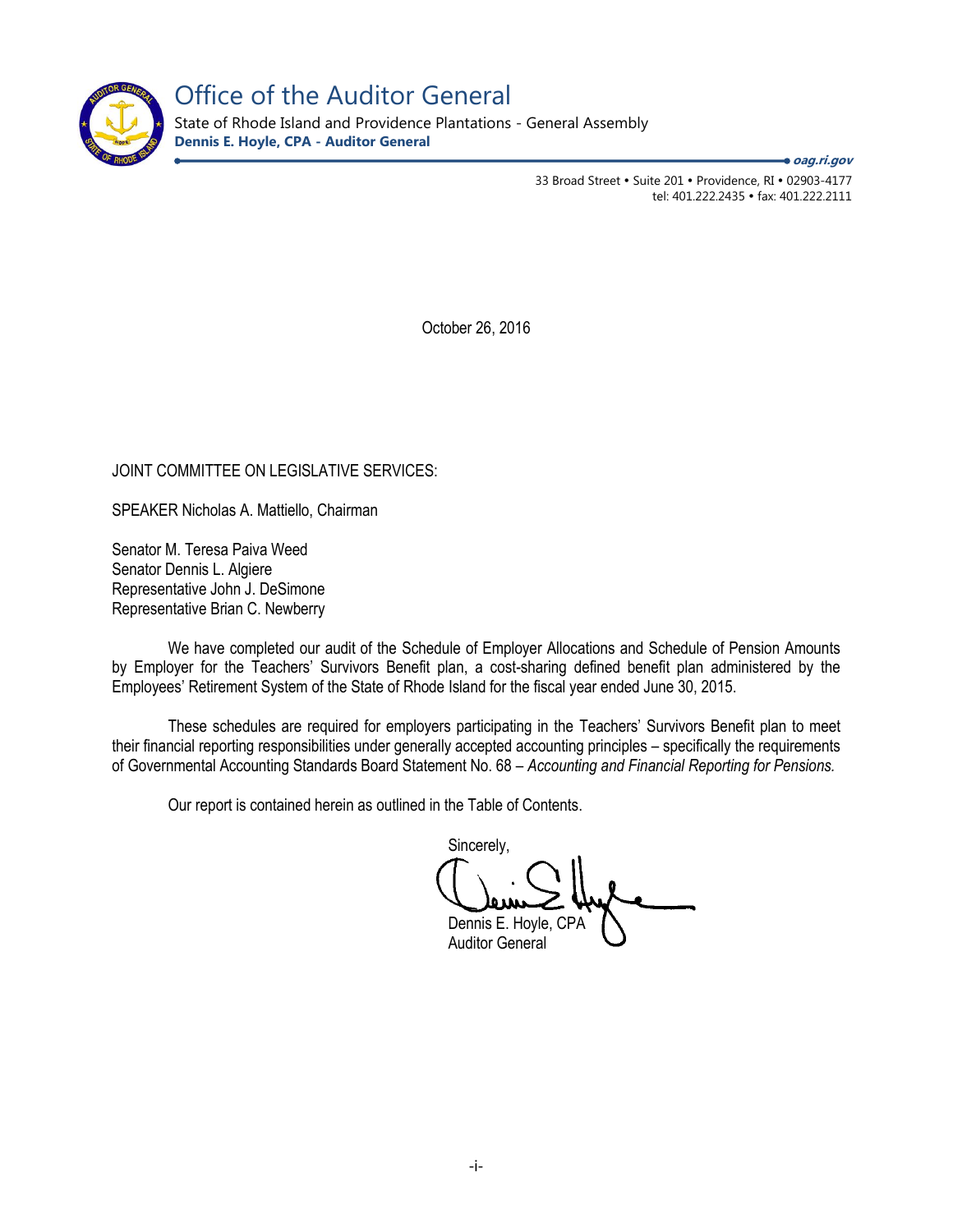### *EMPLOYEES' RETIREMENT SYSTEM OF THE STATE OF RHODE ISLAND*

# *Teachers' Survivors Benefit Cost-Sharing Plan*

### **Schedule of Employer Allocations**

## **Schedule of Pension Amounts by Employer**

**June 30, 2015 Measurement Date** 

### **TABLE OF CONTENTS**

### **PAGE**

|      | <b>INTRODUCTION</b>                                                          |    |
|------|------------------------------------------------------------------------------|----|
| II.  | INDEPENDENT AUDITOR'S REPORT                                                 |    |
| III. | <b>Schedule A - SCHEDULE OF EMPLOYER ALLOCATIONS</b>                         |    |
| IV.  | <b>Schedule B - SCHEDULE OF PENSION AMOUNTS BY EMPLOYER</b>                  | 5  |
| V.   | NOTES TO SCHEDULE OF EMPLOYER ALLOCATIONS AND PENSION<br>AMOUNTS BY EMPLOYER | 10 |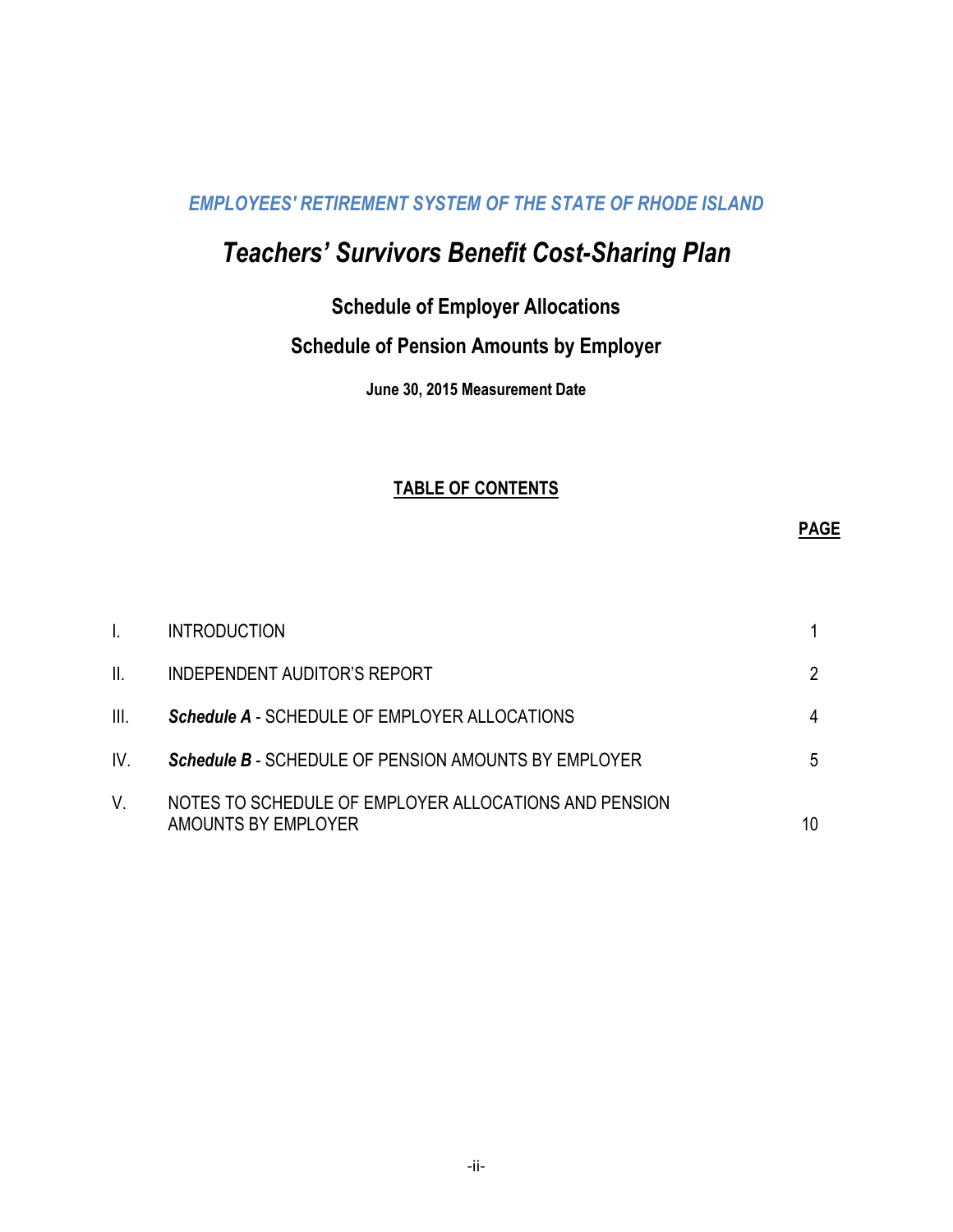### *EMPLOYEES' RETIREMENT SYSTEM OF THE STATE OF RHODE ISLAND*

## *Teacher's Survivors Benefit Cost-Sharing Plan*

### **Schedules of Employer Allocations**

### **Schedules of Pension Amounts by Employer**

**June 30, 2015 Measurement Date** 

### **INTRODUCTION**

The Teachers' Survivors Benefit (TSB) Plan covers certain teachers employed by local educational agencies. As a cost-sharing plan, separate valuations are not made for individual employers participating in the plan. The net pension asset is apportioned based on proportionate contributions – see Schedule A.

The measurement date is June 30, 2015 – the information included herein is intended for use in Fiscal 2016 financial reporting by employers participating in the TSB plan.

The net pension asset and other measures included herein have been developed consistent with the requirements of GASB 68 – *Accounting and Financial Reporting for Pensions*. Such amounts are intended for accounting and financial reporting by governments which prepare their financial statements in accordance with generally accepted accounting principles as promulgated by the Governmental Accounting Standards Board. These amounts may and will likely differ from amounts reported in actuarial valuations used to measure actuarially determined contribution amounts consistent with the plan's adopted funding policies.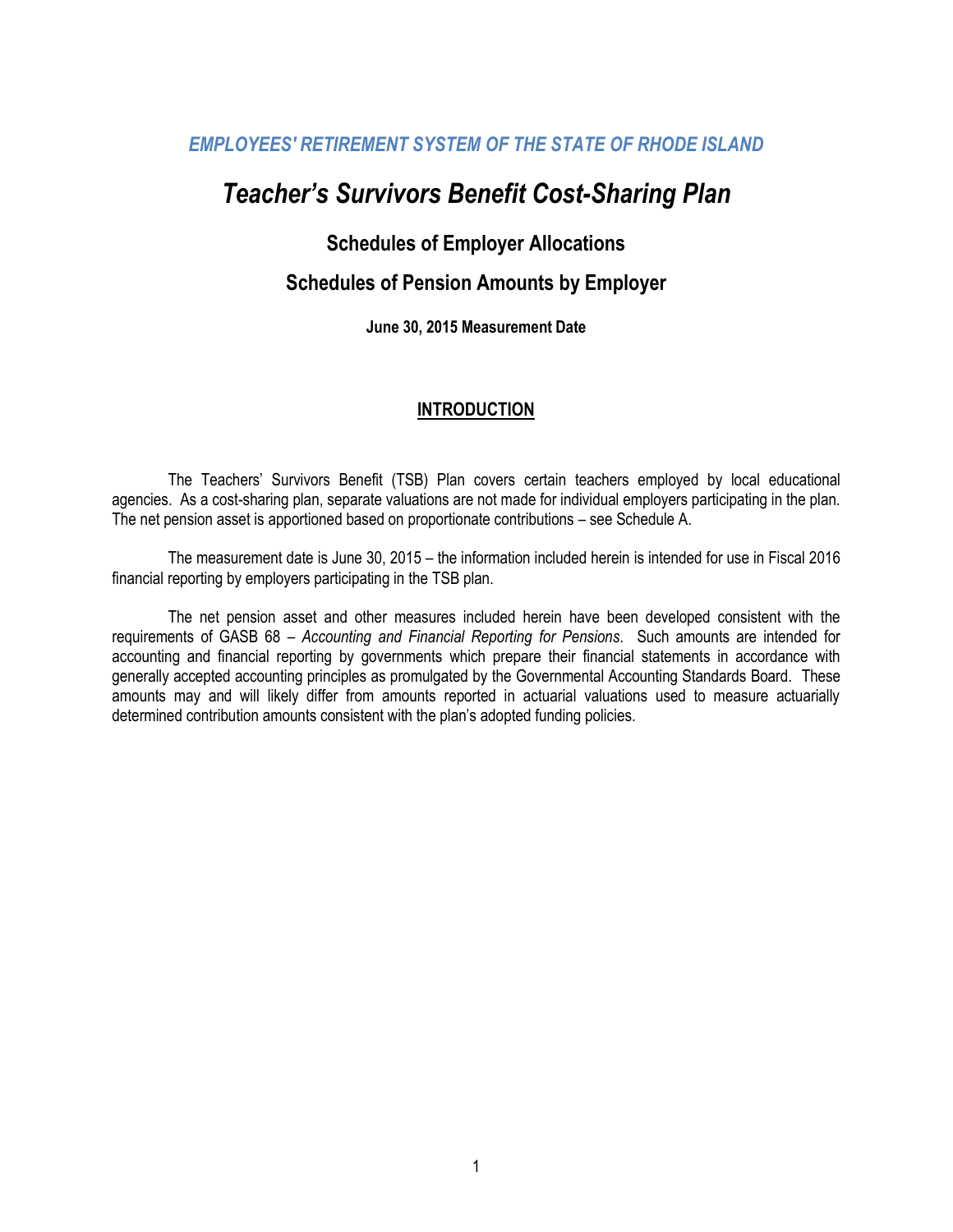

33 Broad Street • Suite 201 • Providence, RI • 02903-4177 tel: 401.222.2435 · fax: 401.222.2111 **oag.ri.gov**

### **INDEPENDENT AUDITOR'S REPORT**

JOINT COMMITTEE ON LEGISLATIVE SERVICES, GENERAL ASSEMBLY STATE OF RHODE ISLAND AND PROVIDENCE PLANTATIONS:

RETIREMENT BOARD OF THE EMPLOYEES' RETIREMENT SYSTEM OF THE STATE OF RHODE ISLAND:

We have audited the accompanying Schedule of Employer Allocations of the Teachers' Survivors Benefit plan as of and for the year ended June 30, 2015, and the related notes. We have also audited the total for all entities of the columns titled ending net pension asset, total deferred outflows of resources, total deferred inflows of resources, and total pension expense (specified column totals) included in the accompanying Schedule of Pension Amounts by Employer of the Teachers' Survivors Benefit plan as of and for the year ended June 30, 2015, and the related notes.

### *Management's Responsibility for the Schedules*

Management is responsible for the preparation and fair presentation of these schedules in accordance with accounting principles generally accepted in the United States of America; this includes the design, implementation, and maintenance of internal control relevant to the preparation and fair presentation of the schedules that are free from material misstatement, whether due to fraud or error.

### *Auditor's Responsibility*

Our responsibility is to express opinions on the Schedule of Employer Allocations and the specified column totals included in the Schedule of Pension Amounts by Employer based on our audit. We conducted our audit in accordance with auditing standards generally accepted in the United States of America. Those standards require that we plan and perform the audit to obtain reasonable assurance about whether the Schedule of Employer Allocations and specified column totals included in the Schedule of Pension Amounts by Employer are free from material misstatement.

An audit involves performing procedures to obtain audit evidence about the amounts and disclosures in the Schedule of Employer Allocations and specified column totals included in the Schedule of Pension Amounts by Employer. The procedures selected depend on the auditor's judgment, including the assessment of the risks of material misstatement of the Schedule of Employer Allocations and specified column totals included in the Schedule of Pension Amounts by Employer, whether due to fraud or error. In making those risk assessments, the auditor considers internal control relevant to the entity's preparation and fair presentation of the Schedule of Employer Allocations and specified column totals included in the Schedule of Pension Amounts by Employer in order to design audit procedures that are appropriate in the circumstances, but not for the purpose of expressing an opinion on the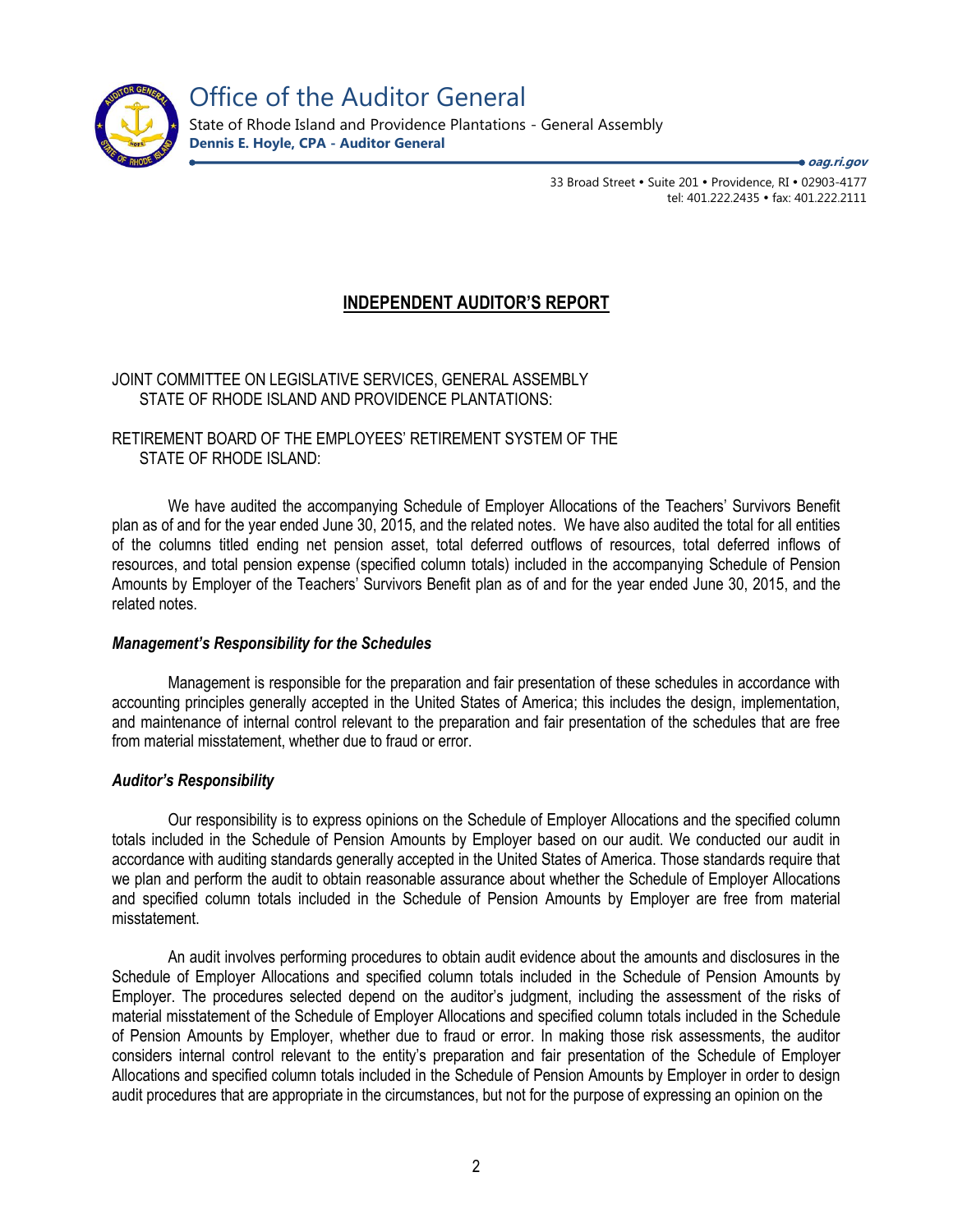Joint Committee on Legislative Services, General Assembly Retirement Board of the Employees' Retirement System of the State of Rhode Island

effectiveness of the entity's internal control. Accordingly, we express no such opinion. An audit also includes evaluating the appropriateness of accounting policies used and the reasonableness of significant accounting estimates made by management, as well as evaluating the overall presentation of the Schedule of Employer Allocations and specified column totals included in the Schedule of Pension Amounts by Employer.

We believe that the audit evidence we have obtained is sufficient and appropriate to provide a basis for our audit opinions.

#### *Opinions*

In our opinion, the schedules referred to above present fairly, in all material respects, the employer allocations and ending net pension asset, total deferred outflows of resources, total deferred inflows of resources, and total pension expense for the total of all participating entities for the Teachers' Survivors Benefit cost-sharing plan as of and for the year ended June 30, 2015, in accordance with accounting principles generally accepted in the United States of America.

#### *Other Matter*

We have audited, in accordance with auditing standards generally accepted in the United States of America, the financial statements of the Teachers' Survivors Benefit plan as of and for the year ended June 30, 2015, and our report thereon, dated December 17, 2015, expressed an unmodified opinion on those financial statements.

### *Restriction on Use*

Our report is intended solely for the information and use of the Employees' Retirement System of the State of Rhode Island management, the Retirement Board of the Employees' Retirement System of the State of Rhode Island, the employers participating in the TSB as of and for the year ended June 30, 2015 and their auditors and is not intended to be and should not be used by anyone other than these specified parties.

Dennis E. Hoyle, CPA

Auditor General

October 26, 2016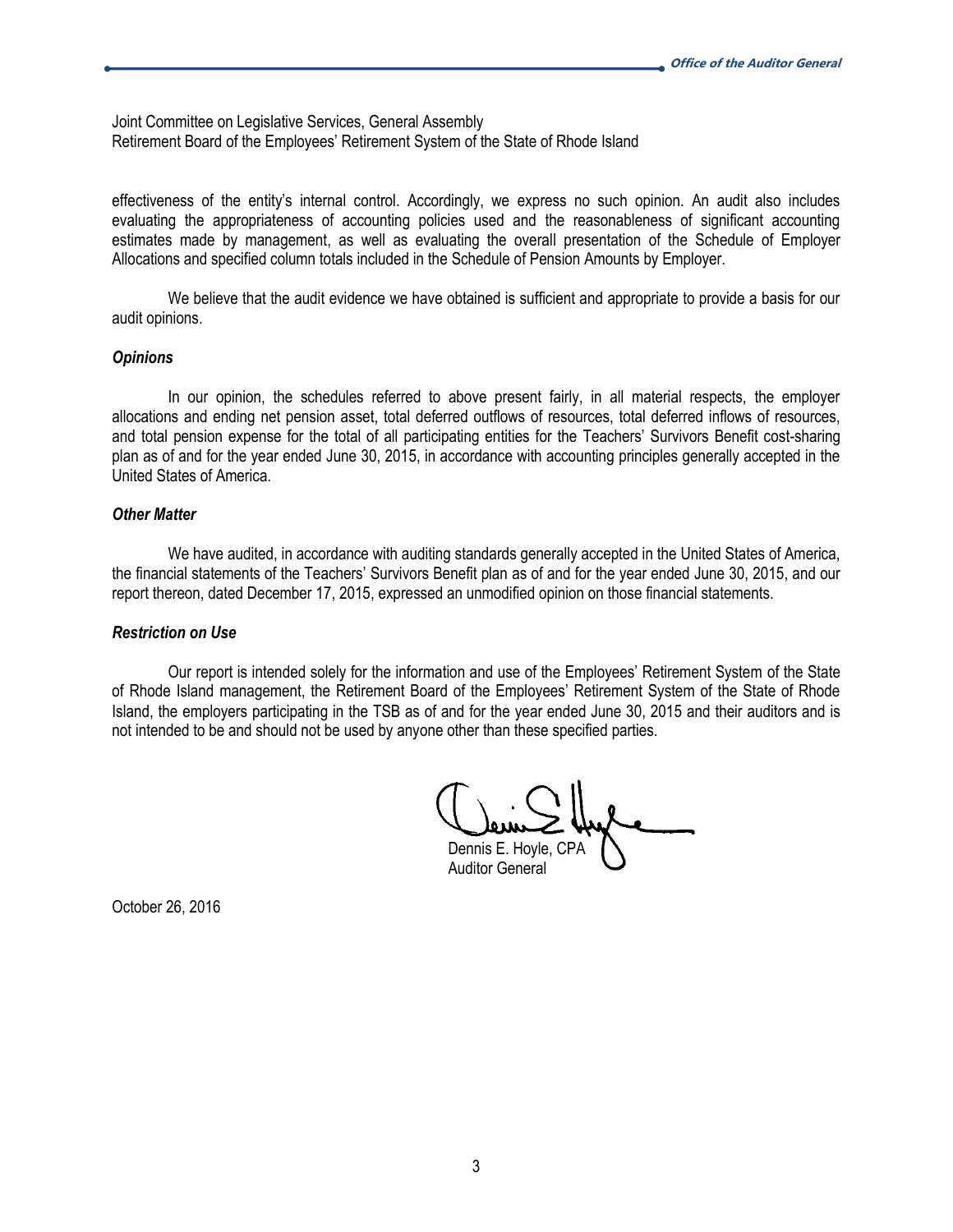### **EMPLOYEES' RETIREMENT SYSTEM OF THE STATE OF RHODE ISLAND** *TEACHERS' SURVIVORS BENEFIT COST SHARING PLAN*

*Schedule of Employer Allocations* 

|                                    | Fiscal 2015 employer contribution |         |               |  |  |  |
|------------------------------------|-----------------------------------|---------|---------------|--|--|--|
| <b>Participating Employer Unit</b> |                                   | Amount  | %             |  |  |  |
| Barrington                         | \$                                | 28,416  | 4.70940989%   |  |  |  |
| <b>Bristol-Warren</b>              |                                   | 27,264  | 4.51855581%   |  |  |  |
| <b>Burrillville</b>                |                                   | 20,027  | 3.31903683%   |  |  |  |
| <b>Central Falls Collaborative</b> |                                   | 25,451  | 4.21797627%   |  |  |  |
| Coventry                           |                                   | 43,914  | 7.27798561%   |  |  |  |
| Cranston                           |                                   | 96,065  | 15.92085818%  |  |  |  |
| Cumberland                         |                                   | 41,005  | 6.79583624%   |  |  |  |
| East Greenwich                     |                                   | 21,984  | 3.64342859%   |  |  |  |
| <b>East Providence</b>             |                                   | 47,588  | 7.88683793%   |  |  |  |
| Foster                             |                                   | 2,688   | 0.44548472%   |  |  |  |
| Foster-Glocester                   |                                   | 10,944  | 1.81375921%   |  |  |  |
| Glocester                          |                                   | 5,280   | 0.87505927%   |  |  |  |
| Johnston                           |                                   | 29,761  | 4.93228649%   |  |  |  |
| Lincoln                            |                                   | 29,596  | 4.90497735%   |  |  |  |
| Little Compton                     |                                   | 1,676   | 0.27774680%   |  |  |  |
| Middletown                         |                                   | 22,191  | 3.67779124%   |  |  |  |
| Newport                            |                                   | 21,279  | 3.52658498%   |  |  |  |
| North Smithfield                   |                                   | 16,354  | 2.71030550%   |  |  |  |
| Northern RI Collaborative          |                                   | 3,168   | 0.52503556%   |  |  |  |
| Portsmouth                         |                                   | 22,815  | 3.78116756%   |  |  |  |
| Scituate                           |                                   | 13,379  | 2.21739025%   |  |  |  |
| Smithfield                         |                                   | 22,161  | 3.67273811%   |  |  |  |
| Tiverton                           |                                   | 17,981  | 2.97993976%   |  |  |  |
| Urban Collaborative                |                                   | 1,440   | 0.23865253%   |  |  |  |
| Westerly                           |                                   | 30,961  | 5.13115531%   |  |  |  |
| <b>Totals</b>                      | \$                                | 603,388 | 100.00000000% |  |  |  |

*See notes to schedule.*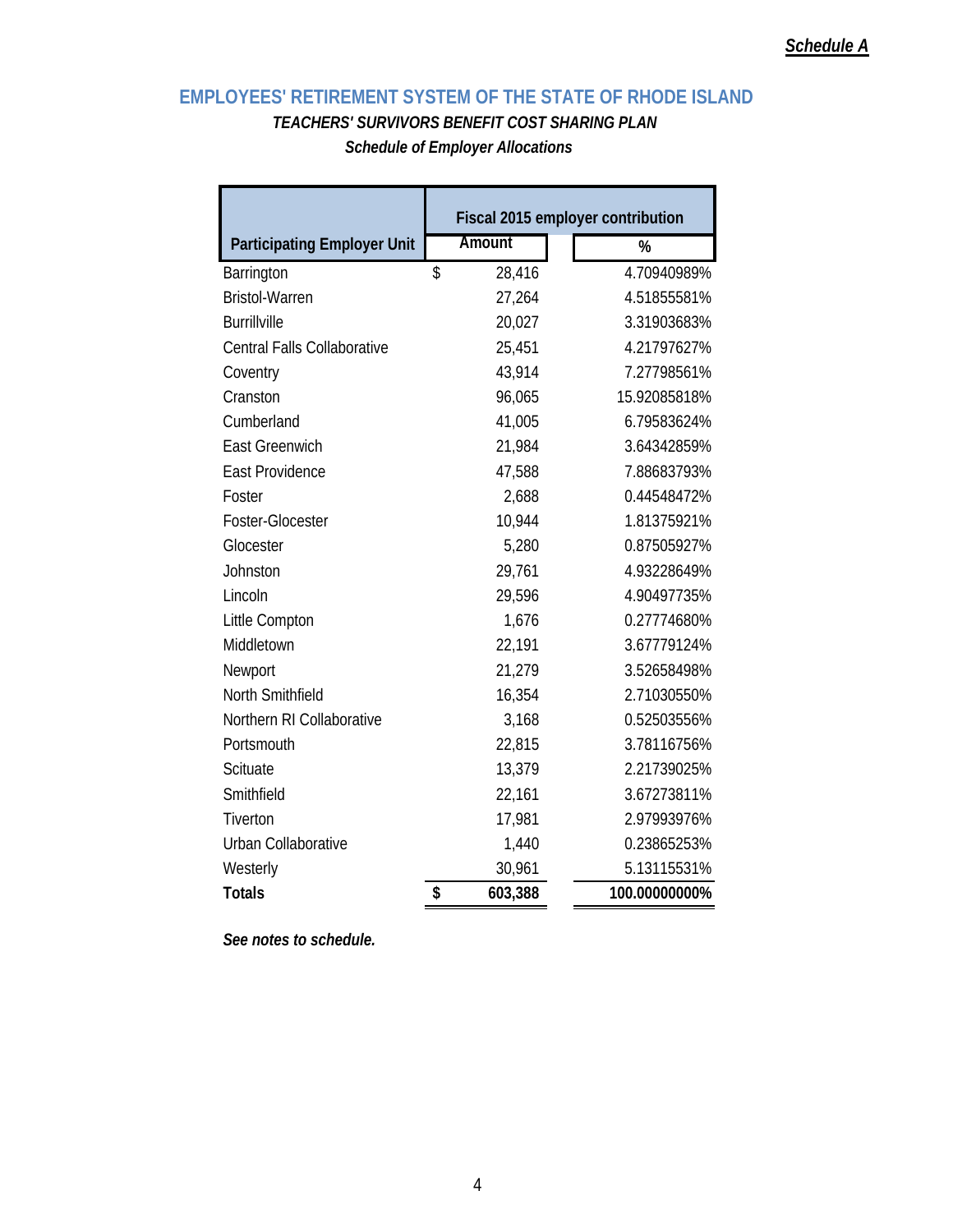|                               |               |                | Net Pension           |                   |
|-------------------------------|---------------|----------------|-----------------------|-------------------|
|                               |               |                | Liability (Asset)     | <b>Total</b>      |
|                               | FY 2015       | Proportionate  | Beginning of          | Pension           |
| <b>Participating Employer</b> | Contributions | Share          | Year                  | <b>Expense</b>    |
|                               |               |                |                       |                   |
| Barrington                    | \$<br>28.416  | 4.70940989% \$ | $(5,799,218)$ \$      | (285, 218)        |
| <b>Bristol-Warren</b>         | 27,264        | 4.51855581%    | (5,615,571)           | (268, 811)        |
| <b>Burrillville</b>           | 20,027        | 3.31903683%    | (4,098,293)           | (199, 957)        |
| Central Falls Collaborative   | 25,451        | 4.21797627%    | (5,468,713)           | (229, 540)        |
| Coventry                      | 43,914        | 7.27798561%    | (9, 223, 335)         | (416, 139)        |
| Cranston                      | 96,065        | 15.92085818%   | (20,076,310)          | (919, 760)        |
| Cumberland                    | 41,005        | 6.79583624%    | (8, 119, 601)         | (435,060)         |
| <b>East Greenwich</b>         | 21,984        | 3.64342859%    | (4,556,589)           | (214, 049)        |
| <b>East Providence</b>        | 47,588        | 7.88683793%    | (9,214,210)           | (524, 615)        |
| Foster                        | 2,688         | 0.44548472%    | (470, 207)            | (34, 374)         |
| Foster-Glocester              | 10,944        | 1.81375921%    | (2,311,851)           | (102, 454)        |
| Glocester                     | 5,280         | 0.87505927%    | (1,057,966)           | (54, 846)         |
| Johnston                      | 29,761        | 4.93228649%    | (5,779,628)           | (326, 460)        |
| Lincoln                       | 29,596        | 4.90497735%    | (6, 187, 561)         | (283, 142)        |
| Little Compton                | 1,676         | 0.27774680%    | (827, 197)            | 28,958            |
| Middletown                    | 22,191        | 3.67779124%    | (4,548,498)           | (220, 888)        |
| Newport                       | 21,279        | 3.52658498%    | (4, 119, 452)         | (234, 642)        |
| North Smithfield              | 16,354        | 2.71030550%    | (3, 354, 582)         | (162, 534)        |
| Northern RI Collaborative     | 3,168         | 0.52503556%    | (646, 535)            | (31, 797)         |
| Portsmouth                    | 22,815        | 3.78116756%    | (4,865,867)           | (209, 214)        |
| <b>Scituate</b>               | 13,379        | 2.21739025%    | (2,782,058)           | (129, 429)        |
| Smithfield                    | 22,161        | 3.67273811%    | (4,784,426)           | (197, 733)        |
| Tiverton                      | 17,981        | 2.97993976%    | (3, 712, 154)         | (176, 453)        |
| Urban Collaborative           | 1,440         | 0.23865253%    | (293, 879)            | (14, 454)         |
| Westerly                      | 30,961        | 5.13115531%    | (6, 407, 029)         | (302, 411)        |
| <b>TOTAL</b>                  | \$<br>603,388 | 100.00000000%  | \$<br>(124, 320, 730) | \$<br>(5,945,022) |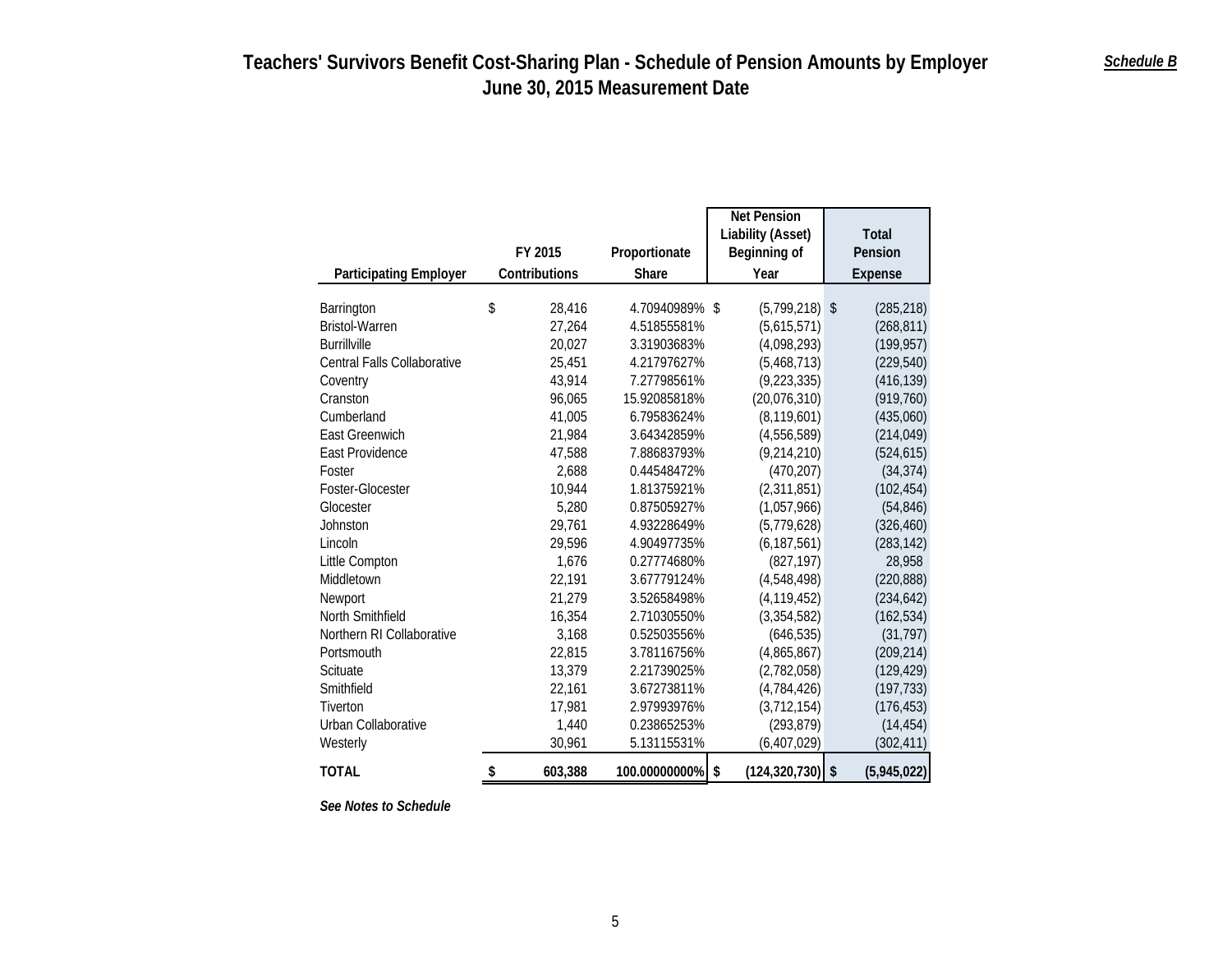|                               | Collective Deferred Outflows for Plan as a Whole |                    |    |                |                                                                |                                       |  |  |  |  |
|-------------------------------|--------------------------------------------------|--------------------|----|----------------|----------------------------------------------------------------|---------------------------------------|--|--|--|--|
|                               |                                                  |                    |    |                | <b>Unrecognized Current Year Deferred Outflow of Resources</b> |                                       |  |  |  |  |
|                               |                                                  |                    |    | Net Difference | <b>Changes in Proportion</b>                                   |                                       |  |  |  |  |
|                               | <b>Differences</b>                               |                    |    | <b>Between</b> | and Differences                                                |                                       |  |  |  |  |
|                               | <b>Between</b>                                   |                    |    | Projected      | <b>Between Employer</b>                                        | <b>Total</b>                          |  |  |  |  |
|                               | Expected                                         |                    |    | and Actual     | Contributions and                                              | Deferred                              |  |  |  |  |
|                               | and Actual                                       | Changes of         |    | Investment     | Proportionate Share                                            | <b>Outflows</b>                       |  |  |  |  |
| <b>Participating Employer</b> | Experience                                       | <b>Assumptions</b> |    | Earnings       | of Contributions                                               | of Resources                          |  |  |  |  |
| Barrington                    | \$<br>1,016,468                                  |                    | \$ | 558,644        |                                                                | \$<br>1,575,112                       |  |  |  |  |
| <b>Bristol-Warren</b>         | 975,273                                          |                    |    | 536,004        |                                                                | 1,511,277                             |  |  |  |  |
| <b>Burrillville</b>           | 716,372                                          |                    |    | 393,714        |                                                                | 1,110,086                             |  |  |  |  |
| Central Falls Collaborative   | 910,397                                          |                    |    | 500,348        | 174,242                                                        | 1,584,987                             |  |  |  |  |
| Coventry                      | 1,570,862                                        |                    |    | 863,336        | 135,810                                                        | 2,570,008                             |  |  |  |  |
| Cranston                      | 3,436,317                                        |                    |    | 1,888,578      | 219,558                                                        | 5,544,453                             |  |  |  |  |
| Cumberland                    | 1,466,796                                        |                    |    | 806,142        |                                                                | 2,272,938                             |  |  |  |  |
| <b>East Greenwich</b>         | 786,388                                          |                    |    | 432,194        | 20,959                                                         | 1,239,541                             |  |  |  |  |
| East Providence               | 1,702,275                                        |                    |    | 935,559        |                                                                | 2,637,834                             |  |  |  |  |
| Foster                        | 96,152                                           |                    |    | 52,845         |                                                                | 148,997                               |  |  |  |  |
| Foster-Glocester              | 391,477                                          |                    |    | 215,153        | 44,140                                                         | 650,770                               |  |  |  |  |
| Glocester                     | 188,871                                          |                    |    | 103,802        |                                                                | 292,673                               |  |  |  |  |
| Johnston                      | 1,064,572                                        |                    |    | 585,082        |                                                                | 1,649,654                             |  |  |  |  |
| Lincoln                       | 1,058,678                                        |                    |    | 581,843        | 69,464                                                         | 1,709,985                             |  |  |  |  |
| Little Compton                | 59,948                                           |                    |    | 32,947         | 373,364                                                        | 466,259                               |  |  |  |  |
| Middletown                    | 793,805                                          |                    |    | 436,270        |                                                                | 1,230,075                             |  |  |  |  |
| Newport                       | 761,169                                          |                    |    | 418,334        |                                                                | 1,179,503                             |  |  |  |  |
| North Smithfield              | 584,985                                          |                    |    | 321,504        |                                                                | 906,489                               |  |  |  |  |
| Northern RI Collaborative     | 113,322                                          |                    |    | 62,281         |                                                                | 175,603                               |  |  |  |  |
| Portsmouth                    | 816,117                                          |                    |    | 448,533        | 127,909                                                        | 1,392,559                             |  |  |  |  |
| Scituate                      | 478,596                                          |                    |    | 263,033        | 19,665                                                         | 761,294                               |  |  |  |  |
| Smithfield                    | 792,714                                          |                    |    | 435,671        | 169,250                                                        | 1,397,635                             |  |  |  |  |
| Tiverton                      | 643,182                                          |                    |    | 353,489        | 5,788                                                          | 1,002,459                             |  |  |  |  |
| Urban Collaborative           | 51,510                                           |                    |    | 28,310         |                                                                | 79,820                                |  |  |  |  |
| Westerly                      | 1,107,495                                        |                    |    | 608,672        | 21,646                                                         | 1,737,813                             |  |  |  |  |
| <b>TOTAL</b>                  | 21,583,741<br>\$                                 | $\sqrt{2}$         | \$ | 11,862,288 \$  | 1,381,795                                                      | $\sqrt[6]{\frac{1}{2}}$<br>34,827,824 |  |  |  |  |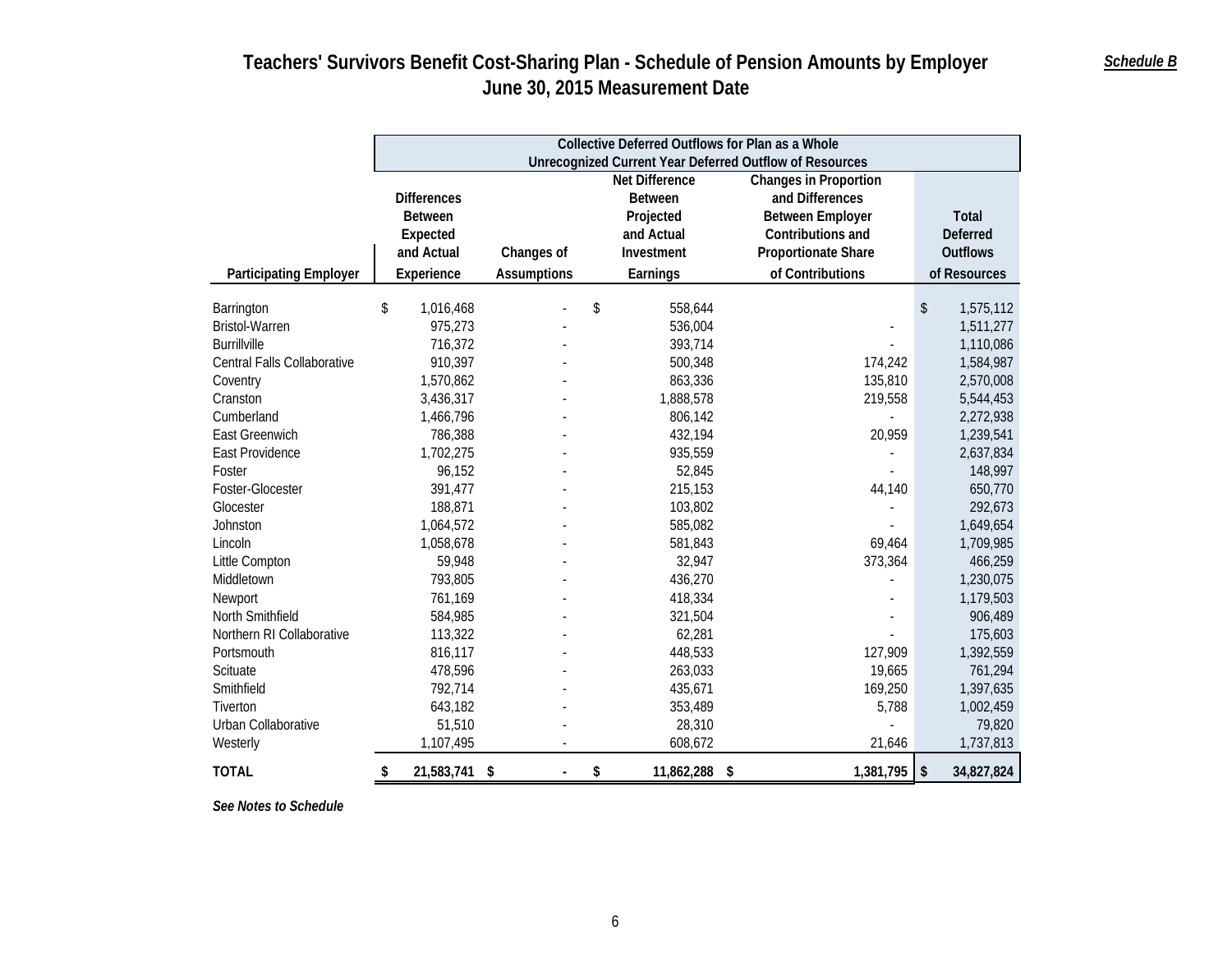|                               |                                                | Collective Deferred Inflows for Plan as a Whole |                     |                            |                       |                  |                        |
|-------------------------------|------------------------------------------------|-------------------------------------------------|---------------------|----------------------------|-----------------------|------------------|------------------------|
|                               |                                                |                                                 |                     |                            |                       |                  |                        |
|                               | Net Difference<br><b>Changes in Proportion</b> |                                                 |                     |                            |                       |                  |                        |
|                               | <b>Differences</b>                             |                                                 | <b>Between</b>      | and Differences            |                       | <b>Total</b>     |                        |
|                               | <b>Between</b>                                 |                                                 | Projected           | <b>Between Employer</b>    | <b>Total</b>          | <b>Deferred</b>  | Ending                 |
|                               | Expected                                       |                                                 | and Actual          | Contributions and          | <b>Deferred</b>       | (Inflows) and    | <b>Net Pension</b>     |
|                               | and Actual                                     | Changes of                                      | Investment          | <b>Proportionate Share</b> | <b>Inflows</b>        | Outflows of      | Liability              |
| <b>Participating Employer</b> | Experience                                     | <b>Assumptions</b>                              | Earnings            | of Contributions           | of Resources          | <b>Resources</b> | (Asset)                |
| Barrington                    | \$                                             | \$                                              | \$<br>574,667 \$    | 43,041 \$                  | 617,708 \$            | 957,404          | (4,396,495)<br>$\sqrt$ |
| <b>Bristol-Warren</b>         |                                                |                                                 | 551,378             | 1,496                      | 552,874               | 958,403          | (4,218,325)            |
| <b>Burrillville</b>           |                                                |                                                 | 405,007             | 21,661                     | 426,668               | 683,418          | (3,098,507)            |
| Central Falls Collaborative   |                                                |                                                 | 514,700             |                            | 514,700               | 1,070,287        | (3,937,717)            |
| Coventry                      |                                                |                                                 | 888,099             |                            | 888,099               | 1,681,909        | (6,794,407)            |
| Cranston                      |                                                |                                                 | 1,942,748           |                            | 1,942,748             | 3,601,705        | (14,863,013)           |
| Cumberland                    |                                                |                                                 | 829,264             | 254,925                    | 1,084,189             | 1,188,749        | (6, 344, 294)          |
| East Greenwich                |                                                |                                                 | 444,591             |                            | 444,591               | 794,950          | (3,401,345)            |
| East Providence               |                                                |                                                 | 962,394             | 457,709                    | 1,420,103             | 1,217,731        | (7, 362, 805)          |
| Foster                        |                                                |                                                 | 54,360              | 64,789                     | 119,149               | 29,848           | (415, 885)             |
| Foster-Glocester              |                                                |                                                 | 221,325             |                            | 221,325               | 429,445          | (1,693,246)            |
| Glocester                     |                                                |                                                 | 106,779             | 23,176                     | 129,955               | 162,718          | (816, 917)             |
| Johnston                      |                                                |                                                 | 601,864             | 272,897                    | 874,761               | 774,893          | (4,604,566)            |
| Lincoln                       |                                                |                                                 | 598,532             |                            | 598,532               | 1,111,453        | (4,579,071)            |
| Little Compton                |                                                |                                                 | 33,892              |                            | 33,892                | 432,367          | (259, 292)             |
| Middletown                    |                                                |                                                 | 448,784             | 18,408                     | 467,192               | 762,883          | (3,433,424)            |
| Newport                       |                                                |                                                 | 430,333             | 205,179                    | 635,512               | 543,991          | (3,292,265)            |
| North Smithfield              |                                                |                                                 | 330,726             | 11,536                     | 342,262               | 564,227          | (2,530,222)            |
| Northern RI Collaborative     |                                                |                                                 | 64,068              | 4,799                      | 68,867                | 106,736          | (490, 150)             |
| Portsmouth                    |                                                |                                                 | 461,398             |                            | 461,398               | 931,161          | (3,529,932)            |
| Scituate                      |                                                |                                                 | 270,578             |                            | 270,578               | 490,716          | (2,070,058)            |
| Smithfield                    |                                                |                                                 | 448,167             |                            | 448,167               | 949,468          | (3, 428, 707)          |
| Tiverton                      |                                                |                                                 | 363,628             |                            | 363,628               | 638,831          | (2,781,941)            |
| Urban Collaborative           |                                                |                                                 | 29,122              | 2,181                      | 31,303                | 48,517           | (222, 795)             |
| Westerly                      |                                                |                                                 | 626,131             |                            | 626,131               | 1,111,682        | (4,790,221)            |
| <b>TOTAL</b>                  | \$<br>$\blacksquare$                           | \$                                              | \$<br>12,202,535 \$ | 1,381,797                  | \$<br>$13,584,332$ \$ | 21,243,494       | \$<br>(93, 355, 600)   |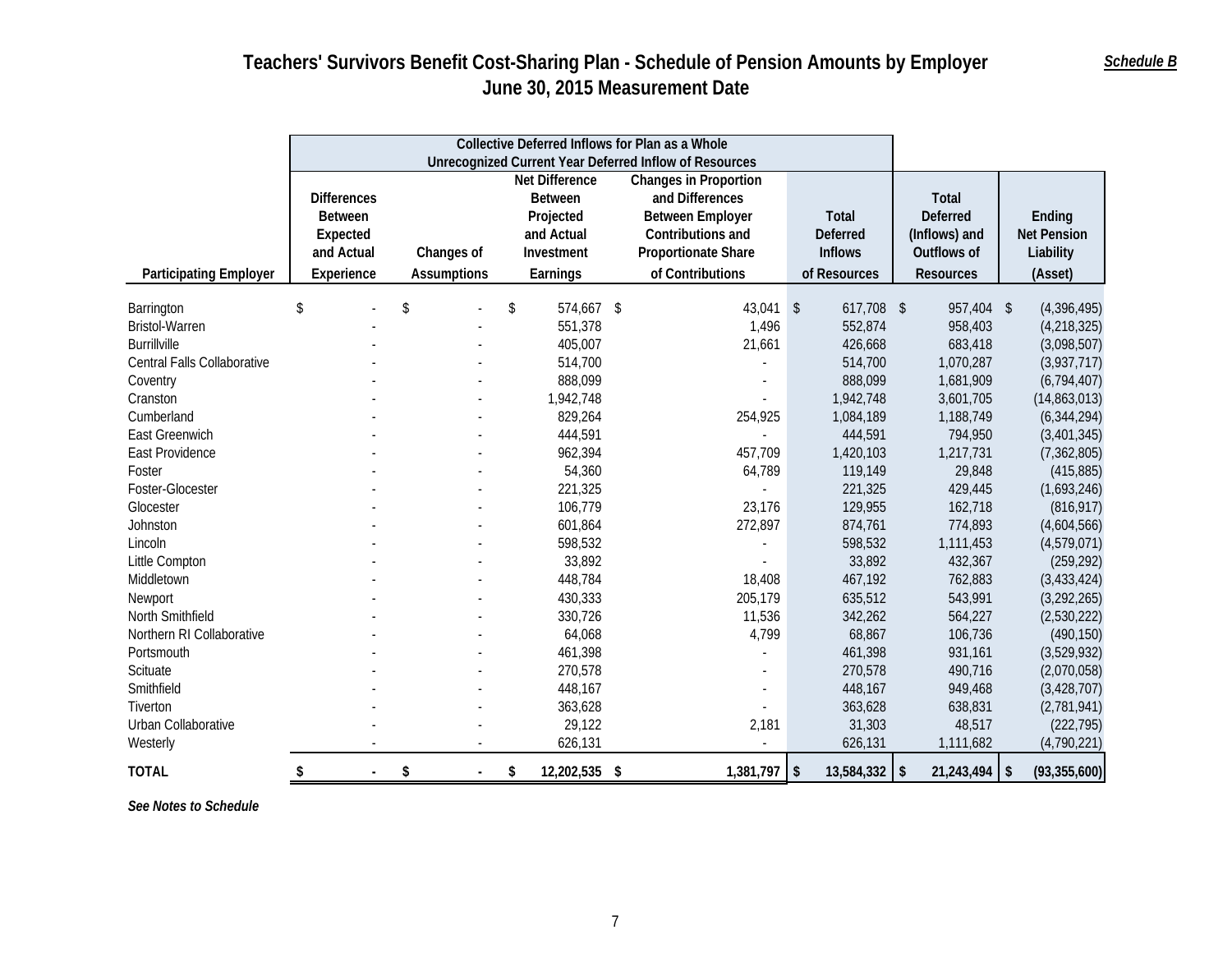|                                                                                                                                                                                | Collective Deferred Outflows for Plan as a Whole<br>Recognition of Existing Deferred Outflows (Inflows) of Resources for<br><b>Future Years Ending June 30</b> |                                                                                                           |     |                                                                                                           |    |                                                                                                                     |    |                                                                                                               |               |                                                                                                                      |
|--------------------------------------------------------------------------------------------------------------------------------------------------------------------------------|----------------------------------------------------------------------------------------------------------------------------------------------------------------|-----------------------------------------------------------------------------------------------------------|-----|-----------------------------------------------------------------------------------------------------------|----|---------------------------------------------------------------------------------------------------------------------|----|---------------------------------------------------------------------------------------------------------------|---------------|----------------------------------------------------------------------------------------------------------------------|
| <b>Participating Employer</b>                                                                                                                                                  | 2017                                                                                                                                                           | 2018                                                                                                      |     | 2019                                                                                                      |    | 2020                                                                                                                |    | 2021                                                                                                          |               | Thereafter                                                                                                           |
| Barrington<br><b>Bristol-Warren</b><br><b>Burrillville</b><br>Central Falls Collaborative<br>Coventry<br>Cranston<br>Cumberland<br>East Greenwich<br>East Providence<br>Foster | \$<br>66,653<br>68,798<br>48,030<br>85,612<br>127,645<br>269,786<br>72,699<br>58,174<br>64,660<br>(1,089)                                                      | 66,653<br>S.<br>68,798<br>48,030<br>85,612<br>127,645<br>269,786<br>72,699<br>58,174<br>64,660<br>(1,089) | -\$ | 66,652 \$<br>68,798<br>48,030<br>85,612<br>127,645<br>269,786<br>72,699<br>58,174<br>64,659<br>(1,089)    |    | 258,206 \$<br>252,591<br>183,033<br>257,178<br>423,678<br>917,369<br>349,121<br>206,371<br>385,458<br>17,031        |    | 118,548<br>118,590<br>84,604<br>132,091<br>207,844<br>445,224<br>147,585<br>98,322<br>151,568<br>3,820        | $\mathcal{S}$ | 380,694<br>380,828<br>271,691<br>424,182<br>667,452<br>1,429,754<br>473,946<br>315,735<br>486,726<br>12,264          |
| Foster-Glocester<br>Glocester                                                                                                                                                  | 33,065<br>10,536                                                                                                                                               | 33,065<br>10,536                                                                                          |     | 33,065<br>10,536                                                                                          |    | 106.840<br>46,129                                                                                                   |    | 53.051<br>20,178                                                                                              |               | 170,359<br>64,803                                                                                                    |
| Johnston<br>Lincoln<br>Little Compton<br>Middletown<br>Newport<br>North Smithfield<br>Northern RI Collaborative<br>Portsmouth<br>Scituate<br>Smithfield<br>Tiverton            | 42,062<br>83,339<br>49,709<br>53,903<br>28,850<br>39,971<br>7,431<br>73,300<br>36,246<br>76,680<br>46,197                                                      | 42,062<br>83,339<br>49,709<br>53,903<br>28,850<br>39,971<br>7,431<br>73,300<br>36,246<br>76,680<br>46,197 |     | 42,062<br>83,339<br>49,709<br>53,903<br>28,850<br>39,971<br>7,431<br>73,300<br>36,246<br>76,680<br>46,197 |    | 242,684<br>282,850<br>61,006<br>203,498<br>172,294<br>150,213<br>28,787<br>227,100<br>126,438<br>226,069<br>167,406 |    | 96,413<br>137,389<br>52,770<br>94,430<br>67,711<br>69,836<br>13,217<br>114,967<br>60.680<br>117,151<br>79,034 |               | 309,610<br>441,197<br>169,464<br>303,246<br>217,436<br>224,265<br>42,439<br>369,194<br>194,860<br>376,208<br>253,800 |
| Urban Collaborative<br>Westerly                                                                                                                                                | 3,377<br>80,968                                                                                                                                                | 3,377<br>80,968                                                                                           |     | 3,377<br>80,968                                                                                           |    | 13,084<br>289,679                                                                                                   |    | 6,007<br>137,511                                                                                              |               | 19,295<br>441,588                                                                                                    |
| <b>TOTAL</b>                                                                                                                                                                   | \$<br>1,526,602                                                                                                                                                | \$<br>1,526,602                                                                                           | \$  | 1,526,600                                                                                                 | \$ | 5,594,113                                                                                                           | \$ | 2,628,541                                                                                                     | \$            | 8,441,036                                                                                                            |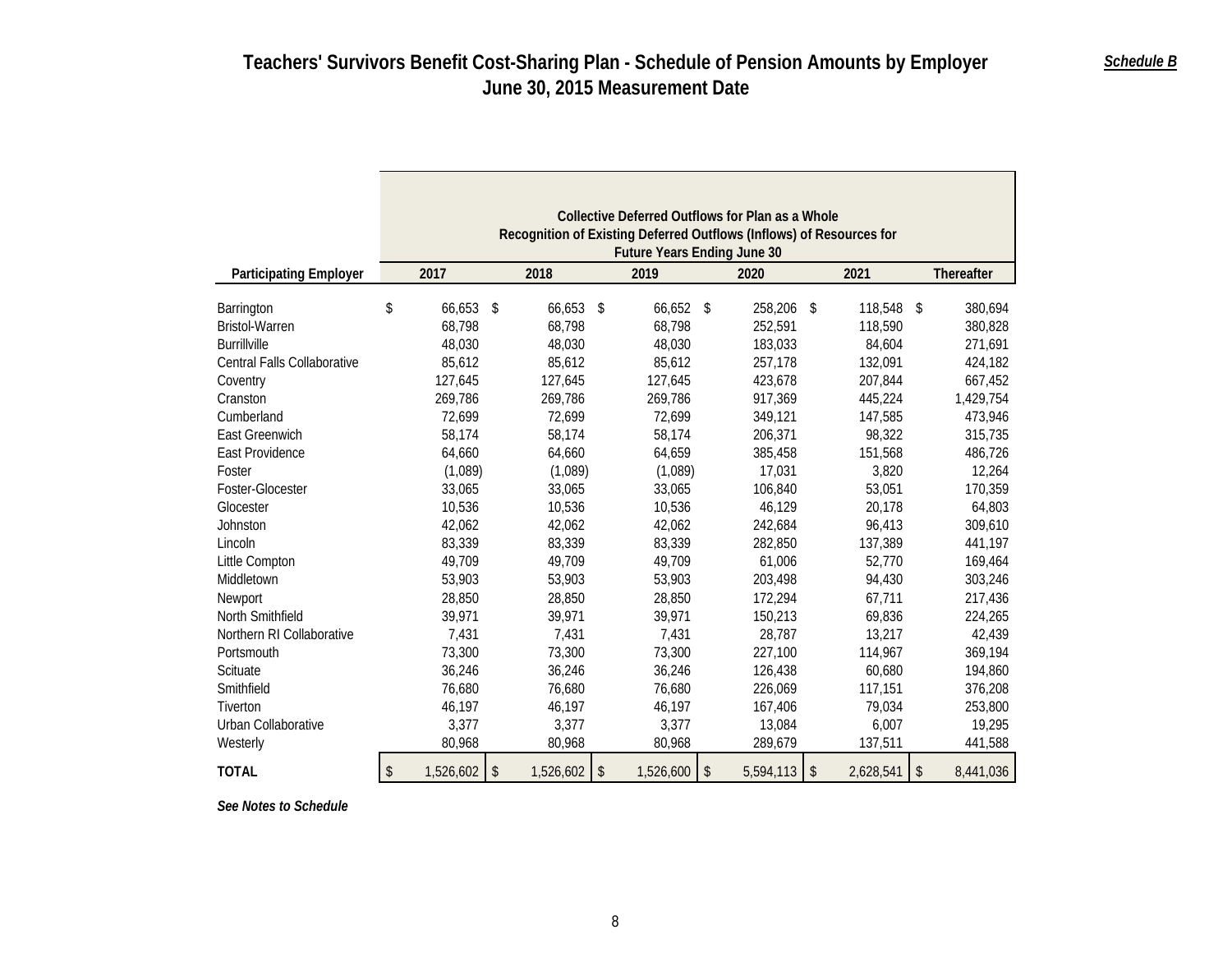| <b>Participating Employer</b> | <b>Ending Net Pension Liability</b><br>1% Higher<br>1% Lower<br>7.50%<br>8.50%<br>6.50% |                |    |               |    |                 |  |
|-------------------------------|-----------------------------------------------------------------------------------------|----------------|----|---------------|----|-----------------|--|
| Barrington                    | \$                                                                                      | (3, 414, 217)  | \$ | (4,396,495)   | \$ | (5,200,357)     |  |
| <b>Bristol-Warren</b>         |                                                                                         | (3,275,852)    |    | (4,218,325)   |    | (4,989,609)     |  |
| <b>Burrillville</b>           |                                                                                         | (2,406,228)    |    | (3,098,507)   |    | (3,665,042)     |  |
| Central Falls Collaborative   |                                                                                         | (3,057,939)    |    | (3,937,717)   |    | (4,657,694)     |  |
| Coventry                      |                                                                                         | (5,276,377)    |    | (6,794,407)   |    | (8,036,705)     |  |
| Cranston                      |                                                                                         | (11, 542, 267) |    | (14,863,013)  |    | (17,580,584)    |  |
| Cumberland                    |                                                                                         | (4,926,830)    |    | (6, 344, 294) |    | (7,504,292)     |  |
| <b>East Greenwich</b>         |                                                                                         | (2,641,404)    |    | (3,401,345)   |    | (4,023,251)     |  |
| East Providence               |                                                                                         | (5,717,781)    |    | (7, 362, 805) |    | (8,709,029)     |  |
| Foster                        |                                                                                         | (322, 966)     |    | (415, 885)    |    | (491, 926)      |  |
| Foster-Glocester              |                                                                                         | (1,314,935)    |    | (1,693,246)   |    | (2,002,841)     |  |
| Glocester                     |                                                                                         | (634, 398)     |    | (816, 917)    |    | (966, 283)      |  |
| Johnston                      |                                                                                         | (3,575,798)    |    | (4,604,566)   |    | (5,446,470)     |  |
| Lincoln                       |                                                                                         | (3,555,999)    |    | (4,579,071)   |    | (5,416,314)     |  |
| Little Compton                |                                                                                         | (201, 360)     |    | (259, 292)    |    | (306, 701)      |  |
| Middletown                    |                                                                                         | (2,666,317)    |    | (3,433,424)   |    | (4,061,196)     |  |
| Newport                       |                                                                                         | (2,556,695)    |    | (3,292,265)   |    | (3,894,226)     |  |
| North Smithfield              |                                                                                         | (1,964,911)    |    | (2,530,222)   |    | (2,992,851)     |  |
| Northern RI Collaborative     |                                                                                         | (380, 639)     |    | (490, 150)    |    | (579, 770)      |  |
| Portsmouth                    |                                                                                         | (2,741,262)    |    | (3,529,932)   |    | (4, 175, 349)   |  |
| Scituate                      |                                                                                         | (1,607,558)    |    | (2,070,058)   |    | (2,448,550)     |  |
| Smithfield                    |                                                                                         | (2,662,653)    |    | (3, 428, 707) |    | (4,055,616)     |  |
| Tiverton                      |                                                                                         | (2,160,390)    |    | (2,781,941)   |    | (3, 290, 594)   |  |
| Urban Collaborative           |                                                                                         | (173, 018)     |    | (222, 795)    |    | (263, 532)      |  |
| Westerly                      |                                                                                         | (3,719,973)    |    | (4,790,221)   |    | (5,666,071)     |  |
| TOTAL                         | \$                                                                                      | (72, 497, 767) | \$ | (93,355,600)  | \$ | (110, 424, 853) |  |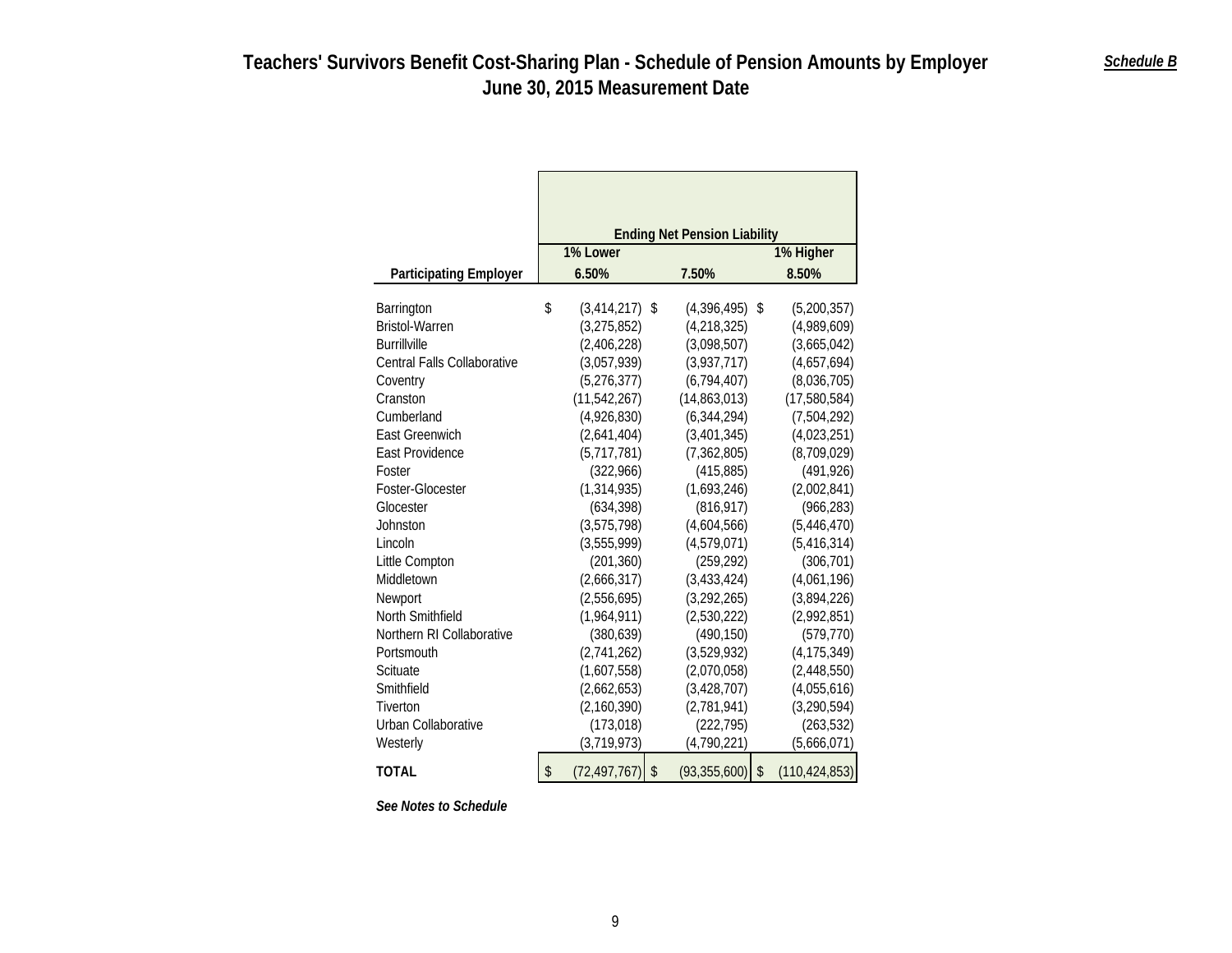### *Teachers' Survivors Benefit Cost-Sharing Plan*

### **NOTES TO THE SCHEDULES OF EMPLOYER ALLOCATIONS AND PENSION AMOUNTS BY EMPLOYER**

### **1. Plan Description and Governance**

The Employees' Retirement System of the State of Rhode Island (the System) acts as a common investment and administrative agent for pension benefits to be provided through various defined benefit and defined contribution retirement plans. The System is administered by the State of Rhode Island Retirement Board which was authorized, created and established in the Office of the General Treasurer as an independent retirement board to hold and administer, in trust, the funds of the retirement system.

Each plan's assets, including those of the Teachers' Survivors Benefit cost-sharing plan, are accounted for separately and may be used only for the payment of benefits to the members of that plan, in accordance with the terms of that plan.

The Teachers' Survivors Benefit Cost-Sharing Plan was established and placed under the management of the Retirement Board for the purpose of providing monthly benefits to certain survivors of deceased teachers previously employed in school districts that do not participate in social security. Specific eligibility criteria and the amount of the benefit is subject to the provisions of Chapter 16-16 of the Rhode Island General Laws.

### **2. Schedule of Employer Allocations**

The Schedule of Employer Allocations reflects employer contributions recognized for the fiscal year ended June 30, 2015 consistent with contributions reflected within the Plan's financial statements.

The percentages included in the Schedules of Employer Allocations have been rounded to 8 decimal places.

### **3. Schedule of Pension Amounts by Employer**

The Schedule of Pension Amounts by Employer was prepared by the Plan's actuary using amounts from (1) the Plan's financial statements for the year ended June 30, 2015, (2) Required Supplementary Information prepared in accordance with the requirements of GASB Statement No. 67 which was presented with the Plan's financial statements for the year ended June 30, 2015, and (3) certain data from the actuarial valuation of the Plan performed at June 30, 2014 rolled-forward to June 30, 2015. This Schedule utilizes the proportionate employer contribution schedule detailed in the Schedule of Employer Allocations to apportion each employer's amounts for the cost-sharing plan.

The Schedule of Pension Amounts by Employer includes the sensitivity of the net pension liability (asset) to changes in the discount rate. The following presents the net pension liability (asset) of the employers calculated using the discount rate of 7.5 percent, as well as what the employers' net pension liability (asset) would be if it were calculated using a discount rate that is 1-percentage-point lower or 1-percentage-point higher than the current rate.

### **Net Pension Liability (Asset) – Sensitivity Analysis**

|            | 1.00% Decrease<br>$(6.50\%)$ |                | <b>Discount Rate</b><br>$(7.5\%)$ | 1.00% Increase<br>$(8.50\%)$ |                 |  |
|------------|------------------------------|----------------|-----------------------------------|------------------------------|-----------------|--|
| <b>TSB</b> | S                            | (72, 497, 767) | (93,355,600)                      |                              | (110, 424, 853) |  |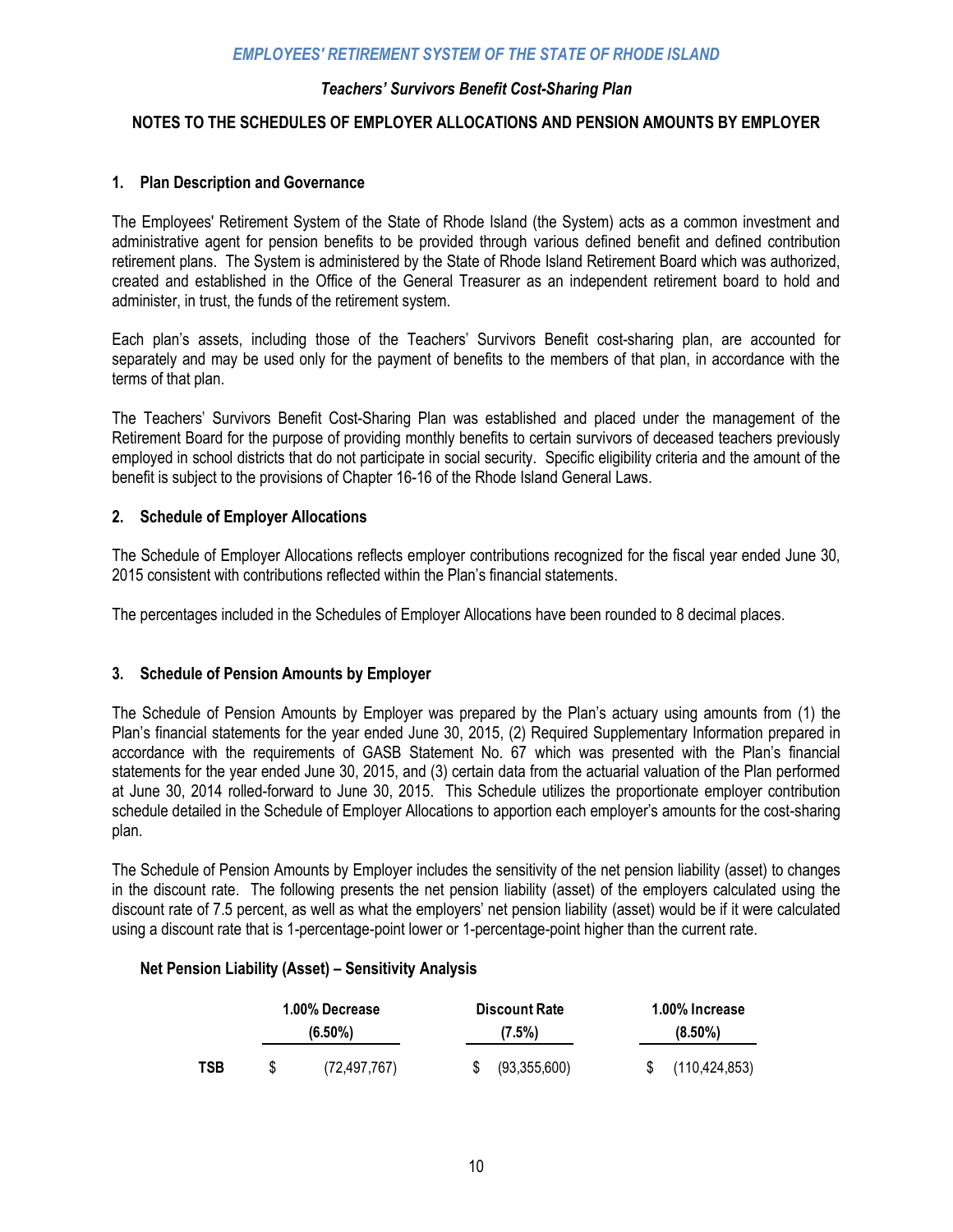### *Teachers' Survivors Benefit Cost-Sharing Plan*

### **NOTES TO THE SCHEDULES OF EMPLOYER ALLOCATIONS AND PENSION AMOUNTS BY EMPLOYER**

### **4. Relationship to the Plan financial statements**

The components associated with pension expense and deferred outflows and inflows of resources have been determined based on the net increase in fiduciary net position as reflected for the TSB Plan in the System's financial statements and consistent with the requirements of GASB Statements No. 67 and 68.

### **5. Summary of Significant Accounting Policies**

**Basis of Accounting –** The underlying information to prepare the allocation schedules is based on the System's financial statements as of and for the year ended June 30, 2015. The financial statements of the System are prepared on the accrual basis of accounting. Under this method, revenues are recorded when earned and expenses are recorded when incurred. Plan member contributions are recognized in the period in which the wages, subject to required contributions, are earned for the performance of duties for covered employment. Employer contributions to the plan are recognized when due and the employer has made a formal commitment to provide the contributions.

### **6. Net Pension Liability (Asset)**

The components of the net pension liability of the employers participating in the TSB Plan at June 30, 2015 were as follows:

| Fiscal year ended June 30, 2015                 |    |              |  |  |  |  |  |
|-------------------------------------------------|----|--------------|--|--|--|--|--|
| Total pension liability                         | \$ | 200,456,053  |  |  |  |  |  |
| Plan Fiduciary net position                     |    | 293,811,653  |  |  |  |  |  |
| <b>Employers' Net Pension Liability (Asset)</b> | \$ | (93,355,600) |  |  |  |  |  |
|                                                 |    |              |  |  |  |  |  |
| Plan Fiduciary Net Position as a                |    |              |  |  |  |  |  |
| percentage of total pension liability           |    | 146.6%       |  |  |  |  |  |

### **7. Actuarial methods and assumptions**

The total pension liability was determined by actuarial valuations performed as of June 30, 2014 and rolled forward to June 30, 2015, using the following actuarial assumptions, applied to all periods included in the measurement.

Actuarial Cost Method - Entry Age Normal - the Individual Entry Age Actuarial Cost methodology is used.

Investment Rate of Return - 7.50%

Projected Salary Increases – teachers - 3.50% to 13.5%

Mortality – teachers: Male and female teachers: 97% and 92%, respectively of rates in a GRS table based on male and female teacher experience, projected with Scale AA from 2000.

Inflation - 2.75%

Cost of Living Adjustments: eligible survivors receive a yearly cost of living adjustment based on the annual social security adjustment – for valuation purposes, a 2.75% cost of living adjustment is assumed.